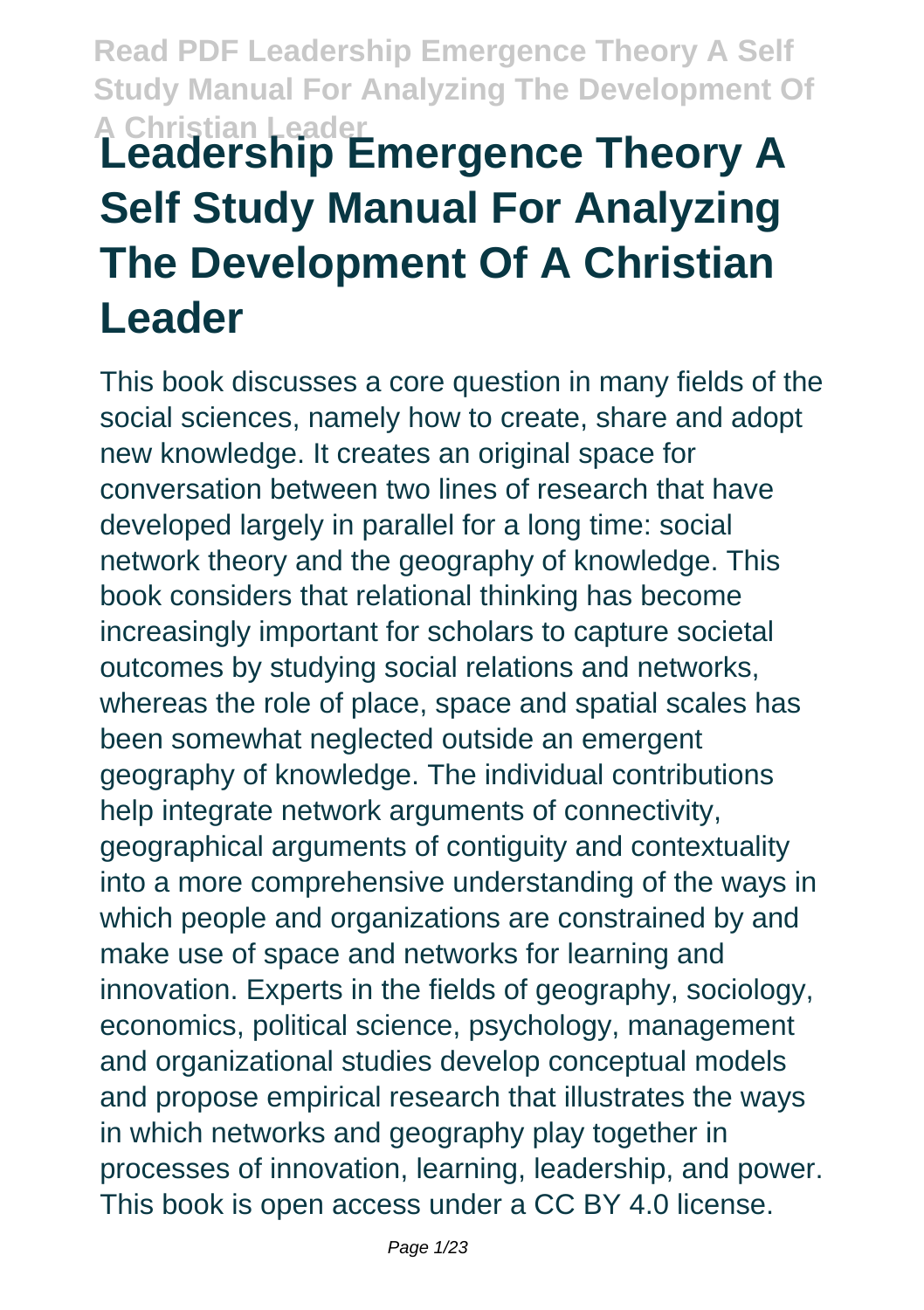**A Christian Leader** Lead yourself to success—and others are sure to follow "For leaders looking for a plan of 'Why, What, and How' to become a better leader, the answer is between the covers of this book." —Chester Elton, New York Times bestselling author of The Carrot Principle, The Orange Revolution, and All In "Ever wish you could be more confident, more engaged, or more productive in your life? Look no further. All the concepts and tools are right here." —Ryan M. Niemiec, Psy.D., Psychologist and Education Director, VIA Institute on Character "Selfreliance, courage, confidence, emotional self-awareness, and perseverance encompassed into one leadership concept." —Garee W. Earnest, Ph.D., Professor, The Ohio State University "Bryant and Kazan's groundbreaking work challenges us to take the first small steps of what will be for many a lifelong journey of selfdiscovery from the inside out." —R. Dale Safrit, Ed.D., Professor, North Carolina State University "Andrew and Ana's . . . research, insights, and experience provide a practical tool-kit on how you can choose to live your life and your work and influence others to do the same." —Philip Beck, Chairman, Dubeta "It is generally accepted in the business literature that the heart of leadership is leading self. I believe that leading self is also the path to being a 'responsible' leader. The important contribution made by Self Leadershipis that it tells you what to do if you want to get better at leading self. Read this book if you desire to be more effective as a leader and remember, "You don't have to be bad at leadership to get better." —Stephen C. Lundin Ph.D., author of the bestseller, Fish!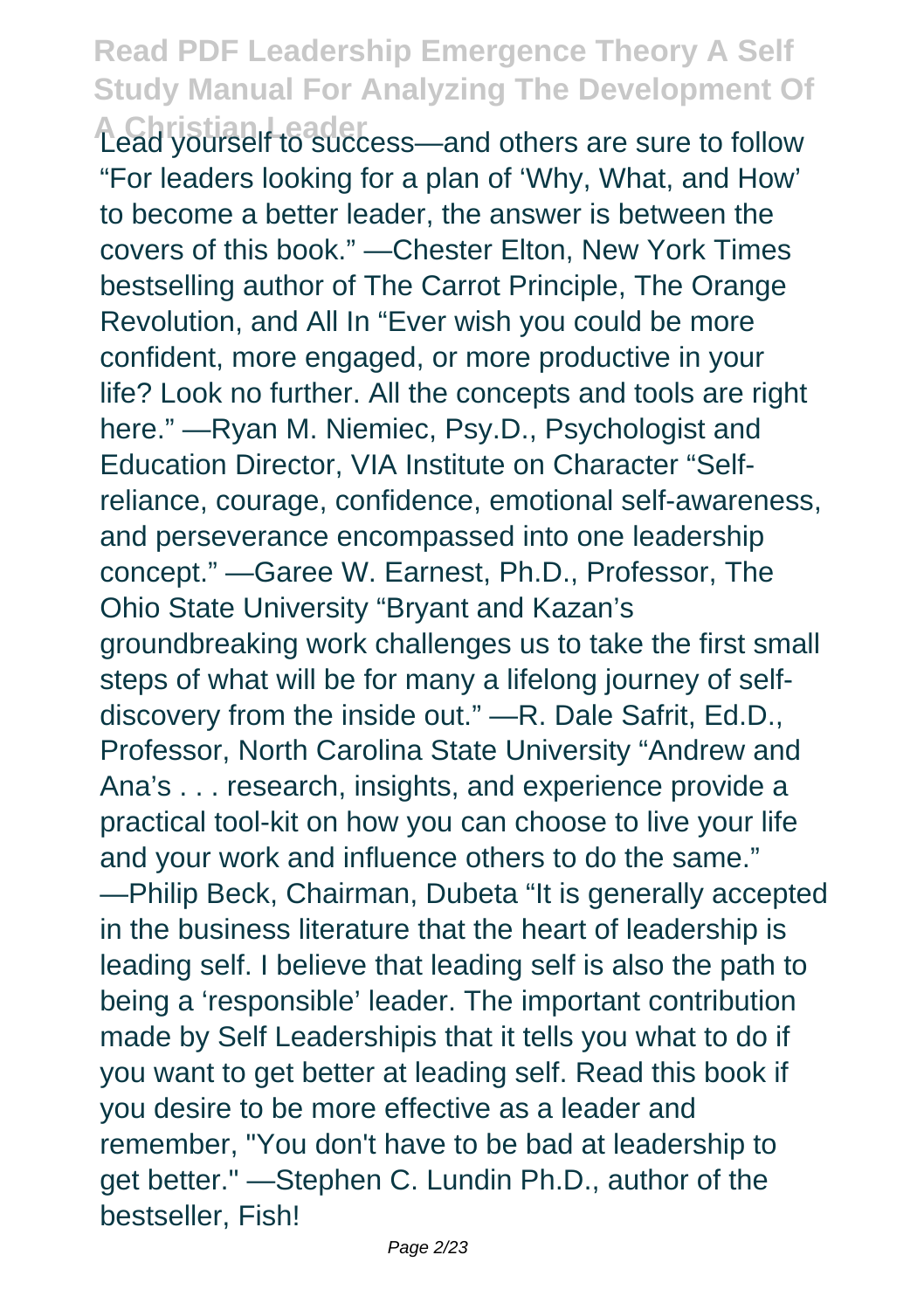**A Christian Leader** Vocational education or training which is currently the real demand, is a nebulous term having differing concepts and meanings. These have arisen from traditional practices and the meaning of terms used and their implication. Basic differences for certain practices and relationships in vocational or occupational education are fundamental in nature and programs. Vocational education is education/training of workers. It is the education for manual work. It is education in certain specified subjects, which is craft-oriented. Vocational education is education for productive purposes or socially useful productive work. The present book provides a veritable mine of vital information about the crucial problems and challenges in the field of education. It examines the educational process of all levels. It also presents fruitful strategies for effective education. It will be a highly beneficial reference tool for students, teachers, educators, policy-makers and all the concerned.

Real Time Leadership Development provides research and practices-based guidance and tools for leaders to use to fully leverage experience-based development for their own growth and to build the next generation of leaders in their organization. Teaches you how to identify the key experiences, competencies, and relationships that are critical in the development of current and future leaders. Answers the question "Leadership for the sake of what?" by helping you identify your leadership principles and think about your legacy. Provides guidance on organization-wide metrics such as employee surveys, succession management metrics,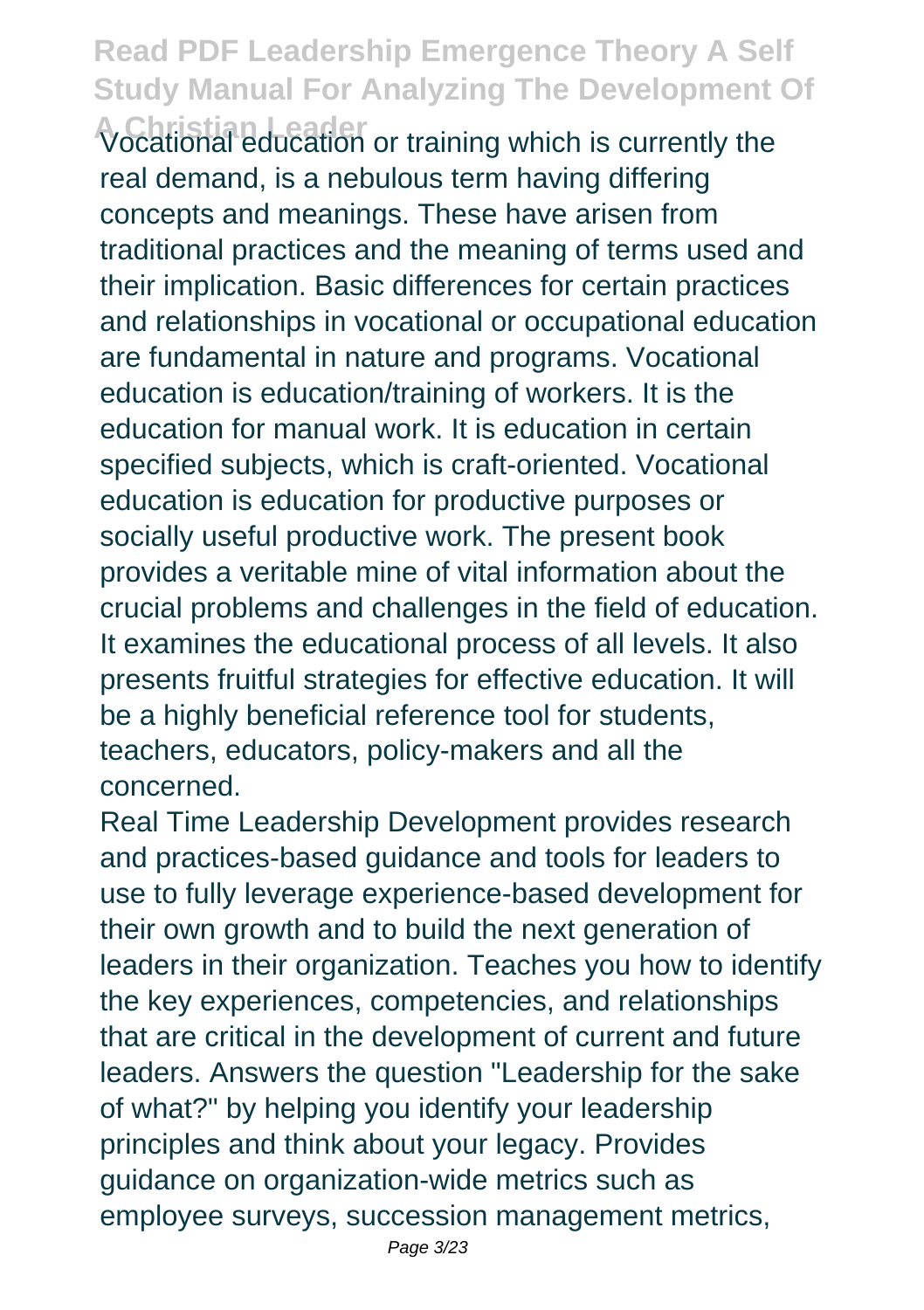**A Christian Leader** and performance development plan audits. Includes "Taking Action" sections that provide tools for developing future talent in individuals, teams, and organizations. Discusses relevant books, articles, and research studies that deepen your understanding of the subject matter. The most practical leadership textbook on the market, LEADERSHIP 6e uses a unique three-pronged approach to teach leadership concepts and theory. The authors combine traditional theory with cutting-edge leadership topics in a concise presentation packed with real-world examples. The text puts students in the leadership role, engaging them in applying the concepts and providing step-by-step behavior models for effectively handling leadership functions. Important Notice: Media content referenced within the product description or the product text may not be available in the ebook version.

This self-study manual gives a comprehensive overview of the three major factors (processing, time, and leader response patterns) that interweave together as God shapes a leader spiritually, ministerially, and strategically over a lifetime to bring about His purposes and resulting ultimate contribution. (456 p.)

Creating a Better Future This book offers a concise, accessible guide to the key concepts and applications in Otto Scharmer's classic Theory U. Scharmer argues that our capacity to pay attention coshapes the world. What prevents us from attending to situations more effectively is that we aren't fully aware of that interior condition from which our attention and actions originate. Scharmer calls this lack of awareness our blind spot. He illuminates the blind spot in leadership today and offers hands-on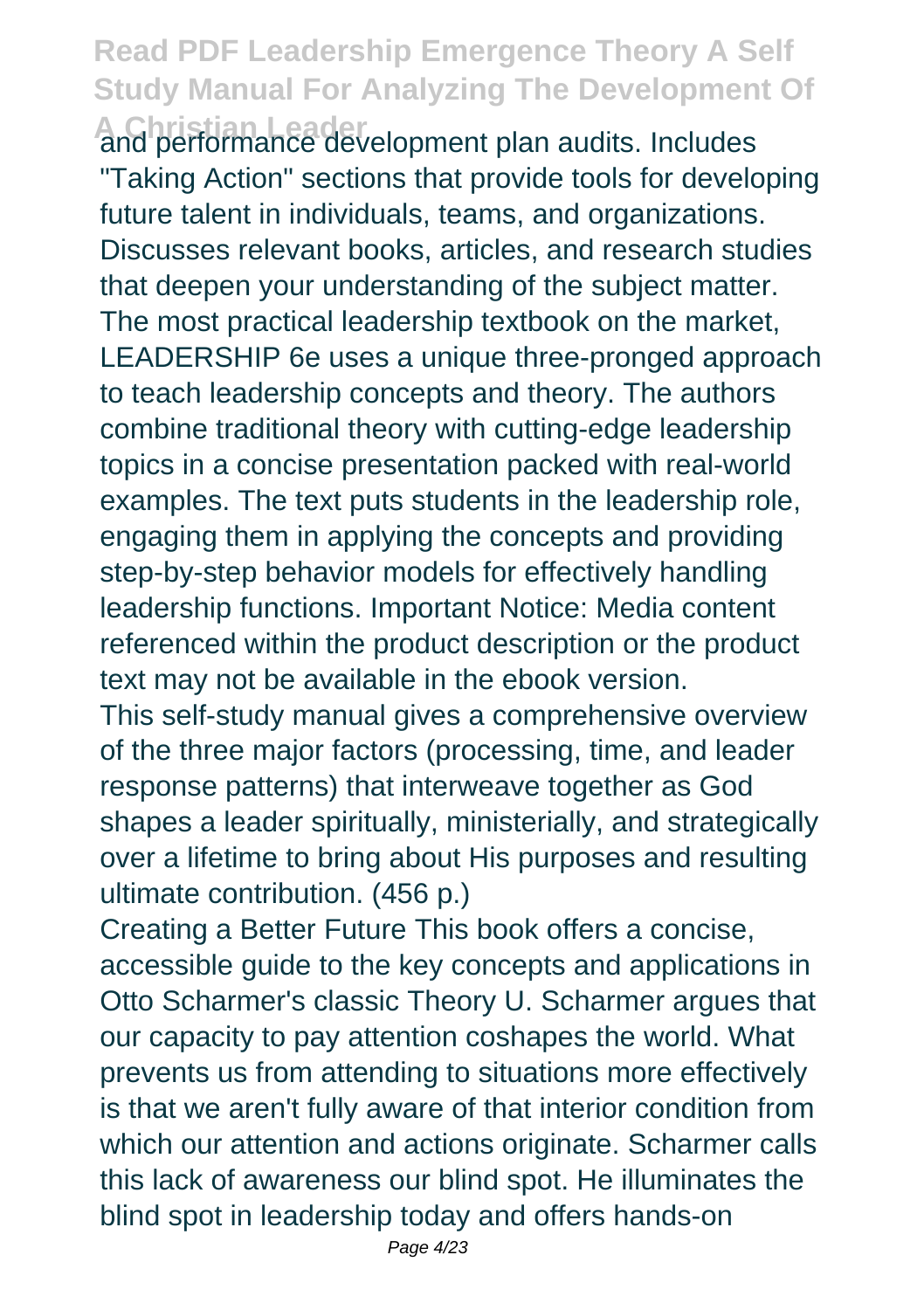**A Christian Leader** methods to help change makers overcome it through the process, principles, and practices of Theory U. And he outlines a framework for updating the "operating systems" of our educational institutions, our economies, and our democracies. This book enables leaders and organizations in all industries and sectors to shift awareness, connect with the highest future possibilities, and strengthen the capacity to co-shape the future. Critically examine the intersections of learning and leadership. Using L. Dee Fink's taxonomy of signicant learning as a scaffold, experts in leadership education explain connections between emerging scholarship of teaching and learning and current trends in leadership, how to develop a more complex understanding of the levers of leadership learning, the environments that promote meaningful and measurable leadership learning, and the evidence behind such a practice. This volume examines: the role of leadership educator, the roles of authenticity (being true to one's self) and criticality in education (interrogating beliefs and questioning power dynamics), select learning theories and their implications for leadership learning, and strategies for constructing leadership-related learning outcomes and assessing leadership learning. The Jossey-Bass quarterly report series New Directions for Student Leadership explores leadership concepts and pedagogical topics of interest to high school and college leadership educators. Issues are grounded in scholarship and feature practical applications and best practices in youth and adult leadership education.

This edited volume, featuring five new chapters from Page 5/23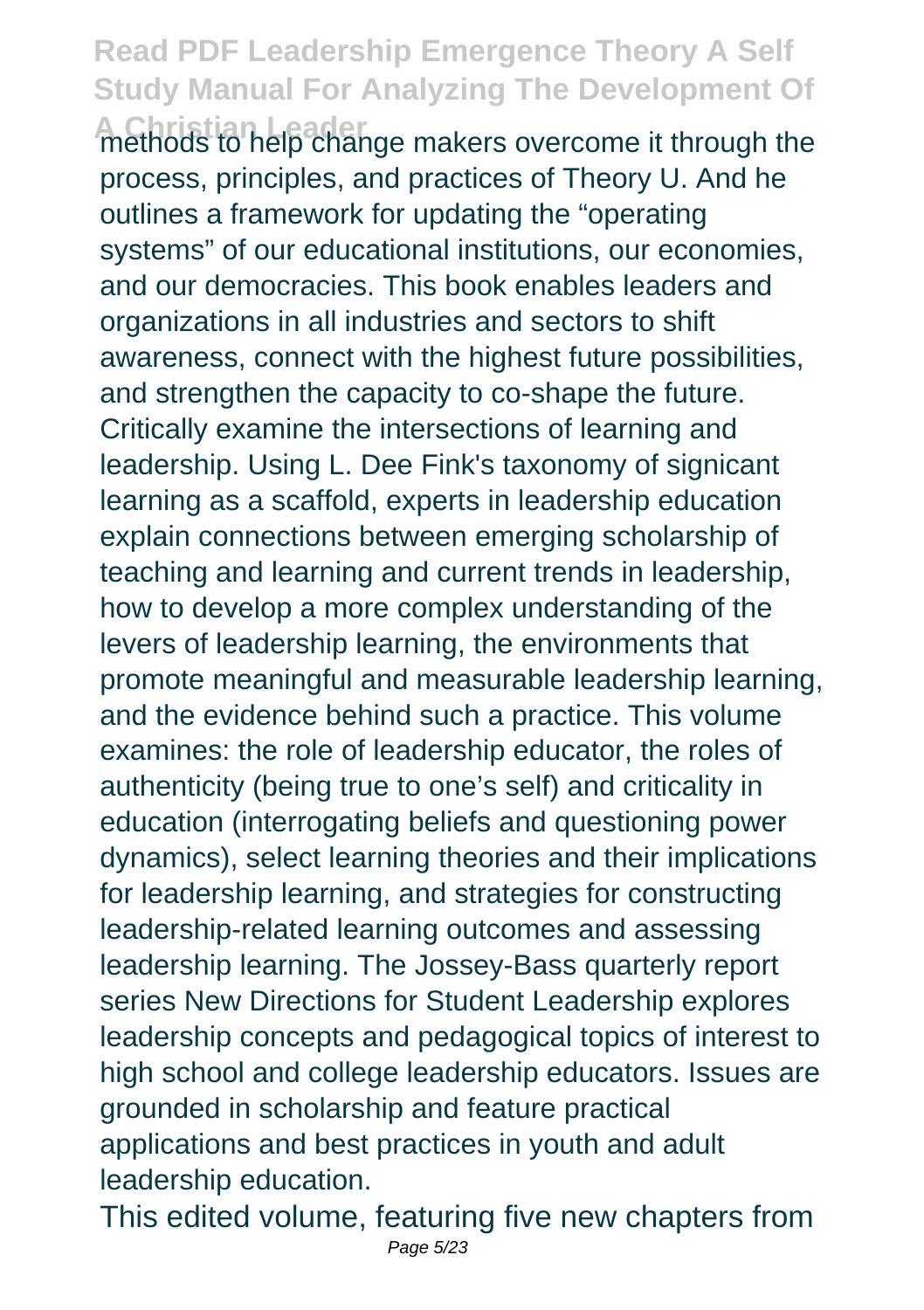**A Christian Leader** invited authors, provides an updated and evidencebased explanation of leadership within a healthcare environment. The book discusses new insights garnered from recent research into the importance of leadership in health system redesign and highlights the practice of shared or distributed health care leadership. New chapters covering LEADS in a national, regional, Indigenous, health profession, and people-centred care context provide new insights into how LEADS is being put to work to transform health systems. The LEADS framework has been refreshed in relation to each of its different elements and tools, with an emphasis on providing real-life examples of how LEADS has been put to work. LEADS is also explained as a change leadership model and in relation to how it helps to level the playing field in terms of gender and diversity in health leadership. The book aims to inform the leadership needs of health reform and its emergent system wide challenges. The content is relevant to health care administrators and professionals working within the public service, academic institutions, and health care delivery organisations.

This book explores the idea of an India-centric leadership model, presenting an in-depth research study of strategic leadership theories and applying them to India's unique culture.

First Published in 2003. Routledge is an imprint of Taylor & Francis, an informa company. Page 6/23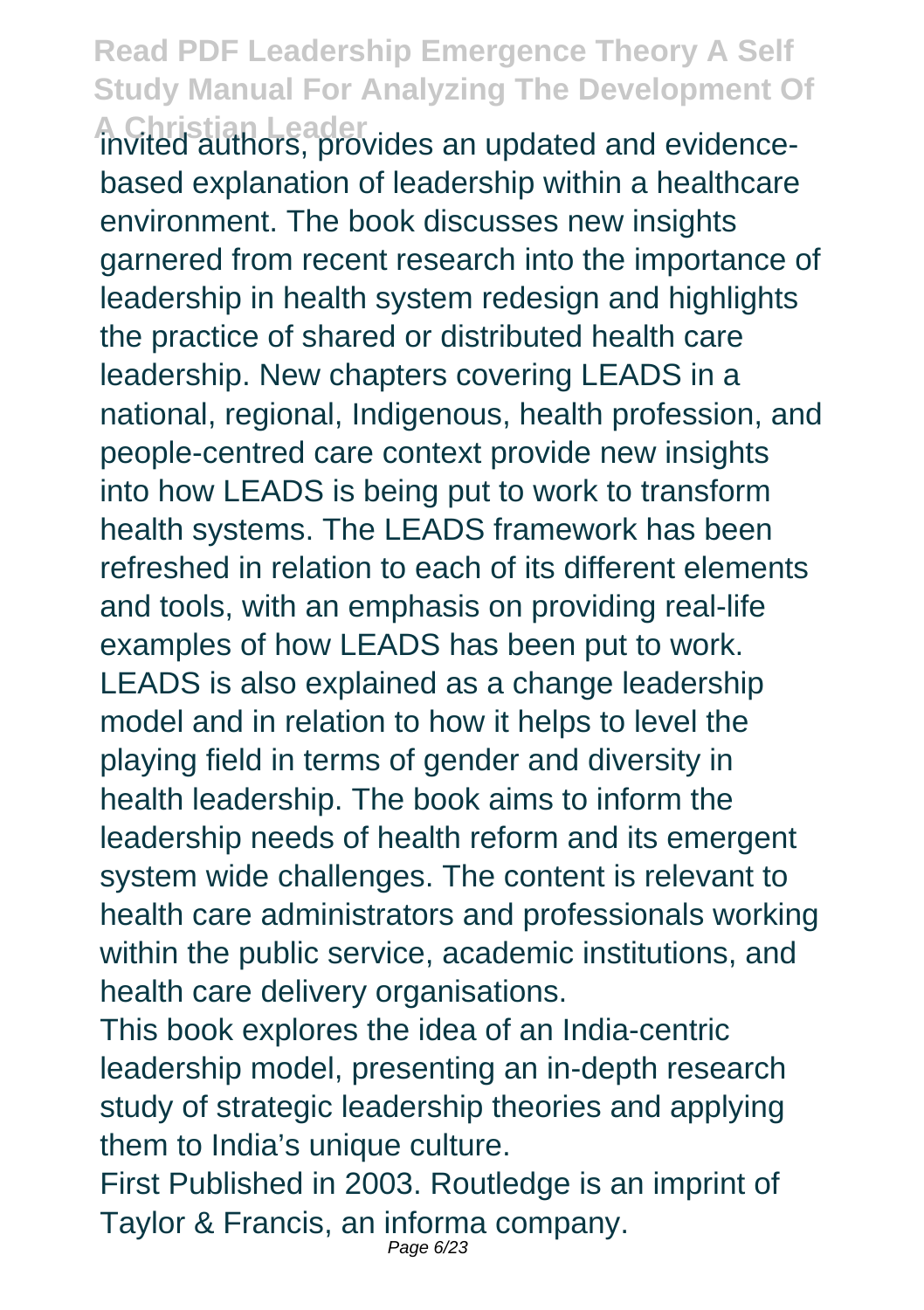**A Christian Leader** Gout His purposes for you. If you want to live a meaningful life, it must be aligned with His purposes. You have a unique purpose to fulfill, a committed passion to embrace, a role to perform, unique methodologies--a personal toolkit--to employ, and an ultimate contribution to make. In Setting Your Course, author Dr. Greg Bourgond seeks to help you set your course, find focus for your life, engage in God's journey for you, and finish your journey well. He employs a three-part process to influence you to live all-out for Christ--the compass, map, and guide: \* the compass explains the importance of orienting your life in accordance with established biblical compass points. \* the map defines the trajectory you are to follow based on how God has wired you. \* the guide stresses the importance of being mentored and mentoring others. Setting Your Course helps you formulate a deliberate strategy for determining your purpose; assists you in aligning your life according to God's plan; encourages you to become a proactive partner in fulfilling God's purposes and redemptive activity; and exhorts you to leave a worthwhile legacy in the lives of others. Research on small groups is highly diverse because investigators who study such groups vary in their disciplinary identifications, theoretical interests, and methodological preferences. The goal of this volume is to capture that diversity, and thereby convey the breadth and excitement of small group research by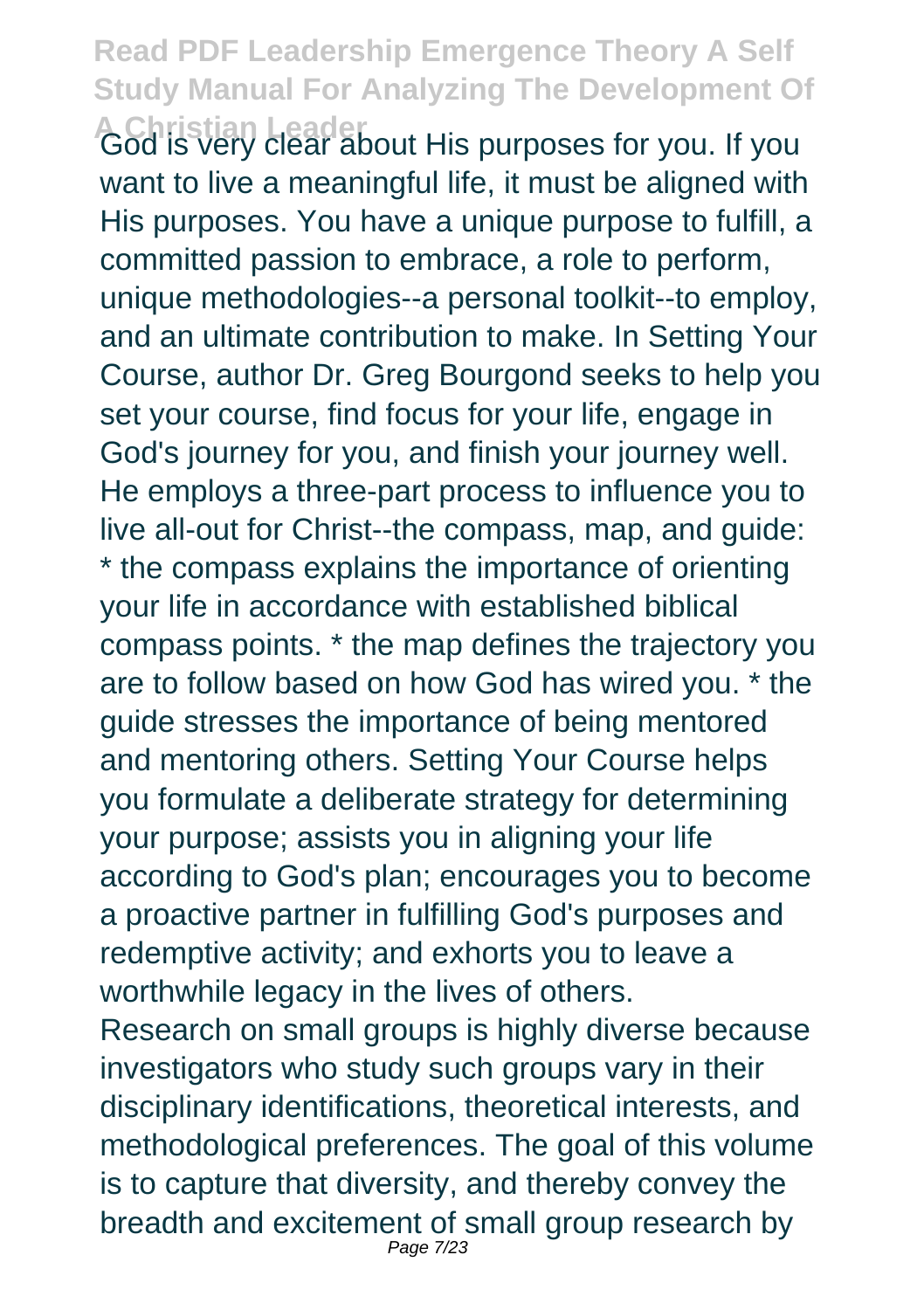**A Christian Leader** acquainting students with work on five fundamental aspects of groups. The volume also includes an introductory chapter by the editors which provides an overview of the history of and current state-of-the-art in the field. Together with introductions to each section, discussion questions and suggestions for further reading, make the volume ideal reading for senior undergraduate and graduate students interested in group dynamics.

The primary purpose of The Road to Self Leadership Development is to provide individuals who want to become a leader with a systematic approach for learning how to first learn to become a self-leader. Readers learn that to lead others involves learning how to lead the self and self-leadership is all about improving feelings of self-worth.

Confucianism and its influence on culture in East Asia has profoundly impacted Chinese churches and the development of their leaders. As a cultural force it continues to affect the perceptions and practices of Chinese pastors and how they lead. This work seeks to build an indigenous approach to developing church leaders by understanding the theoretical, and the situational foundations, of relational leadership from both cultural and biblical perspectives. The research is further enriched through case studies and interviews observing the practices of leadership in contemporary Chinese churches.

This book is based on a really important, timely and Page 8/23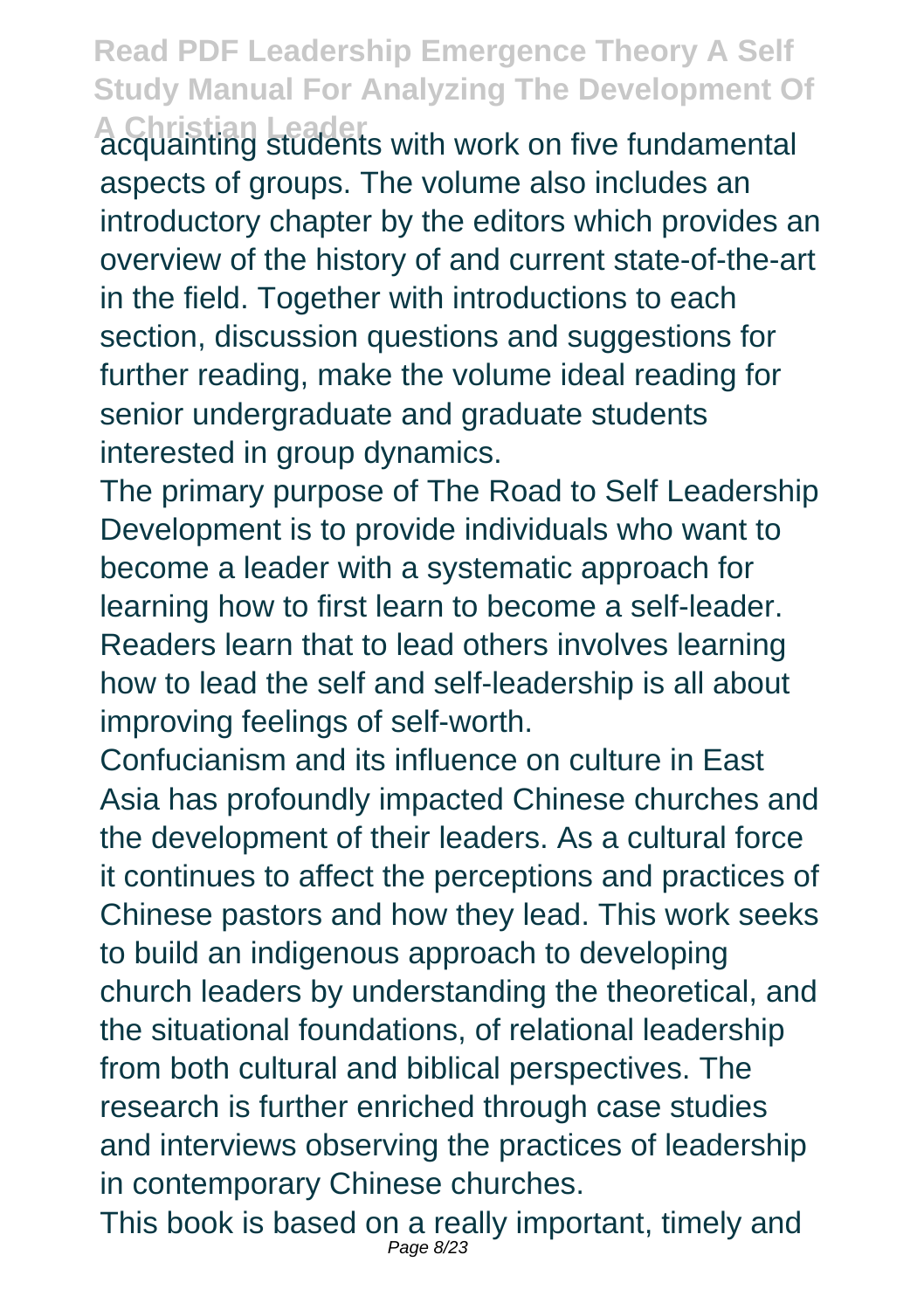**A Christian Leader** relevant idea to bring together sources on the selfmanagement of leadership development. The book is important because almost all leadership development relies to a great degree on the leader s capability to manage his or her personal development. It is timely because there is currently no single volume that covers the topic; and it is relevant because leadership is such an extremely important issue for the success of our organizations, countries and society in general. The editors have done a thoroughly professional job in identifying top quality authors and combining their contributions into a very worthwhile volume. Ivan Robertson, University of Leeds, UK Self-Management and Leadership Development offers a unique perspective on how leaders and aspiring leaders can and should take personal responsibility for their own development. This distinguished book is differentiated from other books on this topic with its view on the instrumental role played by individuals in managing their own development, rather than depending on others, such as their organization, to guide them. Expert scholars in the area of leadership emphasize the importance of self-awareness as the critical starting point in the process. Explicit recommendations are provided on how individuals can manage their own self-assessment as a starting point to their development. The contributors present insights and practical recommendations on how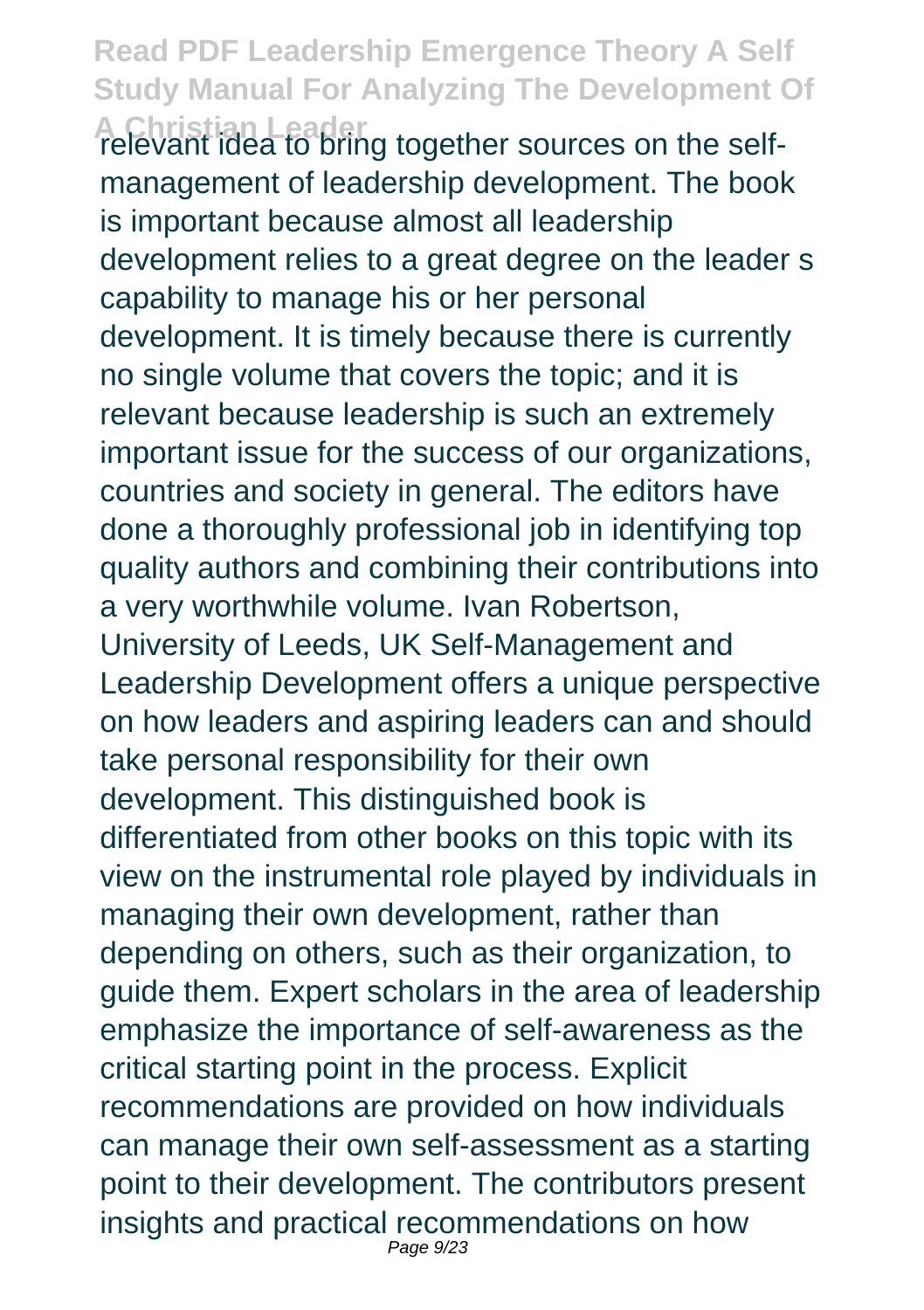**A Christian Leader** individuals can actively self-manage through a number of typical leadership challenges. Business school faculty teaching electives in leadership, and managers who engage in leadership development for themselves or others, should not be without this important resource. Consulting firms and training institutions offering leadership development programs and participants in MBA and executive development programs will also find it invaluable. Leadership: Theory and Practice, Fifth Edition is the market-leading survey text for leadership courses across disciplines. Author Peter Northouse combines an academically robust account of major theories, approaches, models, and themes of leadership with an accessible style and numerous practical exercises to allow students to apply what they learn about leadership both to themselves and to specific contexts and situations. The book is divided into fifteen chapters, which cover all of the key aspects in the leadership field: defining leadership; trait approaches; skills approaches; style approaches; situational approach; contingency theory; path-goal theory; leader-member exchange theory; authentic leadership; transformational leadership; team leadership; psychodynamic approach; diversity and leadership; culture and leadership, and leadership ethics. Enhancing the academic coverage are new case examples, questions for reflection, and leadership instruments and questionnaires that promote a more interactive and enriching experience for students. Features and Benefits Breadth of theory coverage is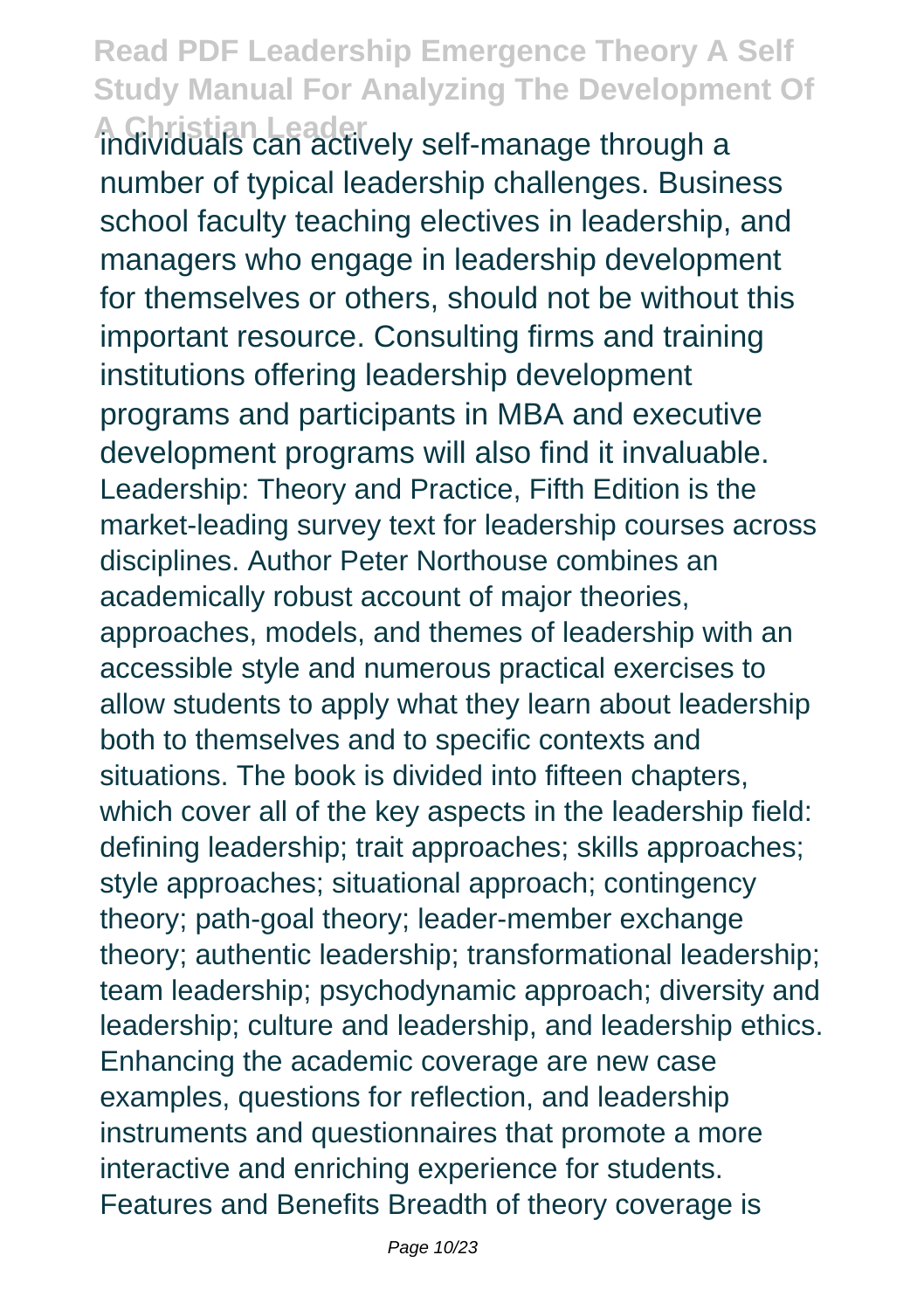**A Christian Leader** substantial yet synthesized in such a way as to leave room for specific application and greater discussion of discipline- or program-specific issues Numerous, contemporary case studies supplement each major theory or topic to allow students to apply leadership concepts to specific scenarios Leadership instruments and questionnaires provide effective reflection opportunities and often add a a significant and immediate reality check to the theory presented New coverage of authentic leadership and servant leadership expose students to additional contemporary theories and concepts of leadership The chapter on Women and Leadership is expanded to broader diversity issues, to still include gender The enhanced Instructor Resources offer more test items, new cases, and access to academic journal articles, organized by topic and/or discipline. A new accompanying Study Site- featuring additional topics, exercises, projects, cases, chapter summaries, video clips, and social networking toolsencourages active participation and learning among groups inside or outside the classroom Looking for other titles for your Leadership courses? SAGE has published over 500 books on Leadership, and we "ve developed a web page to help you find just the right one for your class.

Leadership Emergence Theory--A Self-Study Manual for Analyzing the Development of a Christian LeaderBarnabas Pub

In the Foreword to The Dialogical Challenge of Leadership Development, eminent scholar Ken Gergen shrewdly points to dialogue as an optimal tool for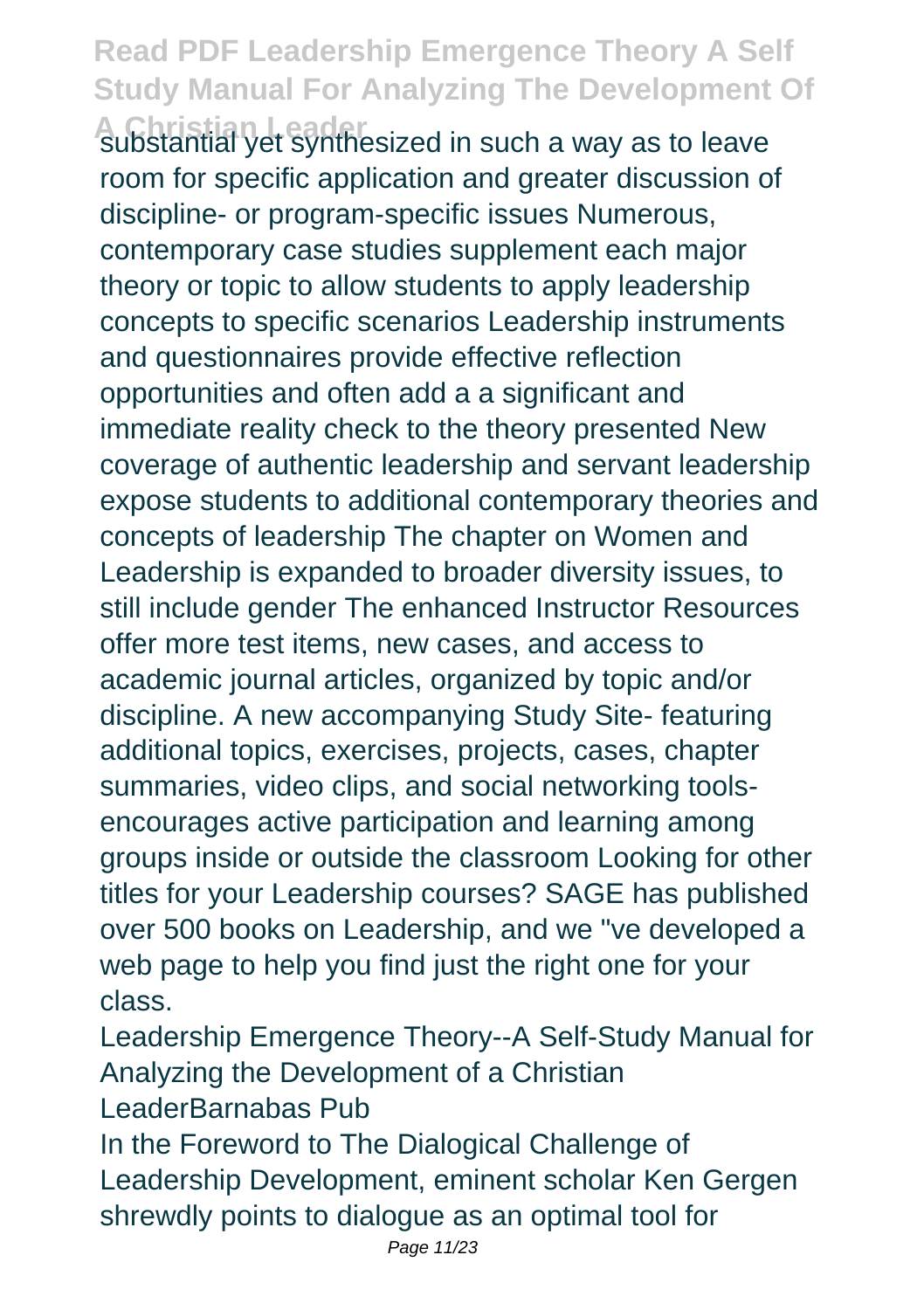**A Christian Leader** organizational communication in the 21st Century. Gergen's comment serves as a quintessential backdrop of the book you are about to read. Dialogical practice is no longer a distant option for organizational leaders to passively consider. Instead, it has become an indispensable tool for leaders who understand the critical significance of relational influence and sustainability for navigating today's increasingly complex and wicked organizational and societal challenges. Thanks to the wide-ranging talent and varied perspectives of leading scholars and seasoned practitioners from around the globe who graciously contributed to this volume, The Dialogical Challenge of Leadership Development offers compelling evidence that - whether they arise from Brazilian favelas or the world's largest corporate boardrooms - the challenges which leaders face on a daily basis can be effectively addressed through dialogical practice.

Praise for the Second Edition of The Handbook for Student Leadership Development "This is a must-have book for leadership educators and all student affairs professionals who want to develop impactful leadership programs and the leadership capacity of students. Buy it. Read it. Use it to develop the needed leadership for our collective future." — CYNTHIA CHERREY, vice president for campus life, Princeton University, and president, the International Leadership Association "As we continue to encourage leadership behavior in young people, it is very easy to get lost in a forest of new theories, programs, and definitions. This handbook serves as the compass to guide us, and it grounds the field of student leadership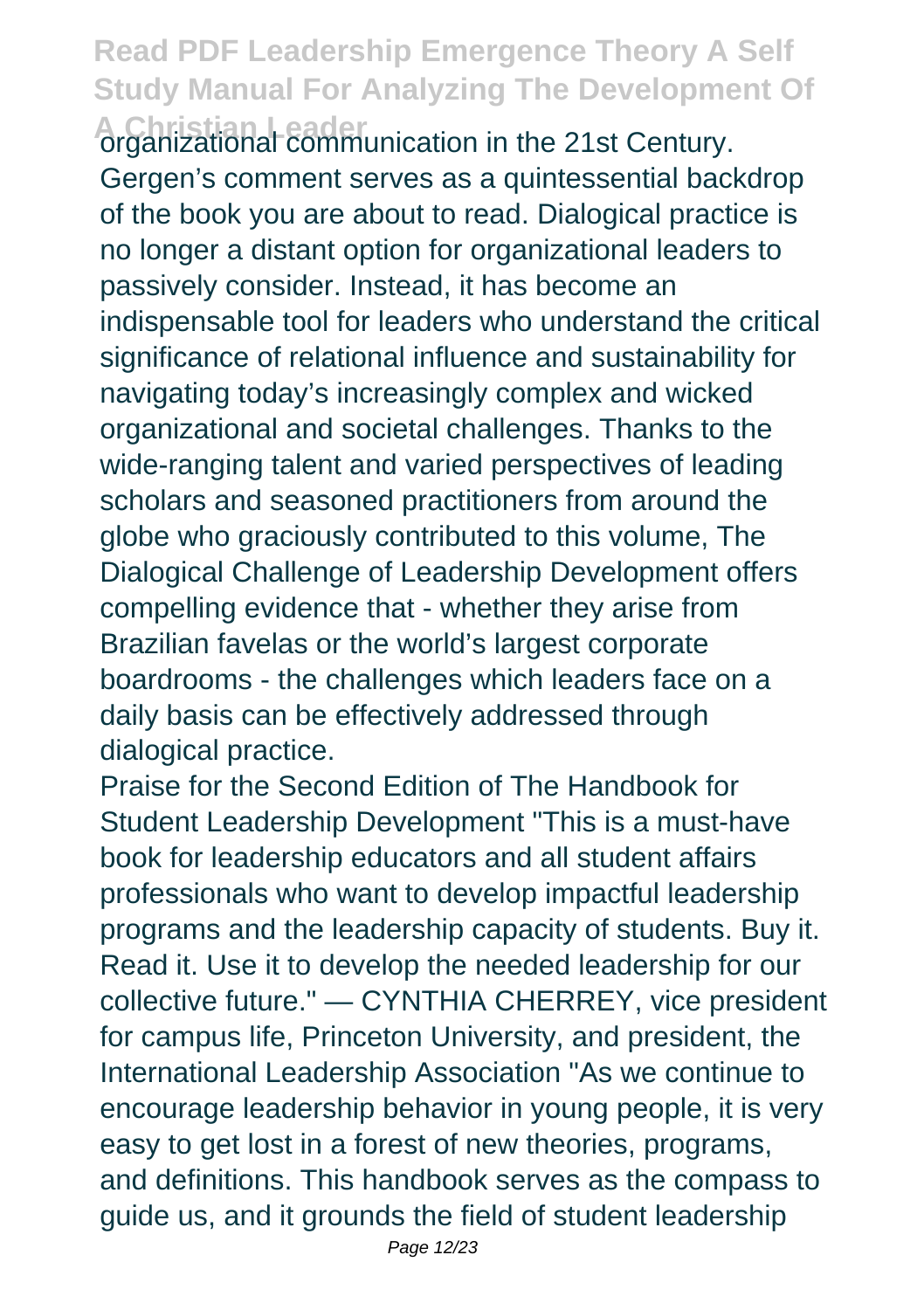**A Christian Leader** development in principles and best practices. Our challenge is to put this work into action." —PAUL PYRZ, president, LeaderShape " Comprehensive in design and scope, the second edition of The Handbook is a theory and practice resource manual for every leadership educator—inside and outside of the classroom." —LAURA OSTEEN, director, the Center for Leadership and Civic Education, Florida State University " Every college administrator responsible for coordinating student leadership programming should have this book. The Handbook for Student Leadership Development takes the guesswork out of leadership program design, content, and delivery." —AINSLEY CARRY, vice president for student affairs, Auburn University " I recommend without hesitation the Handbook for Student Leadership Development to student affairs professionals who desire to enhance the leadership experiences for all their students as well as teachers who are seeking ways to bolster their students' classroom experiences." — Dr. WILLIAM SMEDICK, director, Leadership Programs and Assessment, Office of the Dean of Student Life, and lecturer, Center for Leadership Education, Johns Hopkins University

Intended for courses on leadership, practicing managers, consultants, and practitioners, this approachable guide teaches readers about how to become a leader. By blending the real-world insights of business executive Al Bolea with tested research findings provided by leadership scholar Leanne Atwater, it effectively bridges theory and practice to outline powerful leadership behaviors. Based on Bolea's original "J-Curve" model of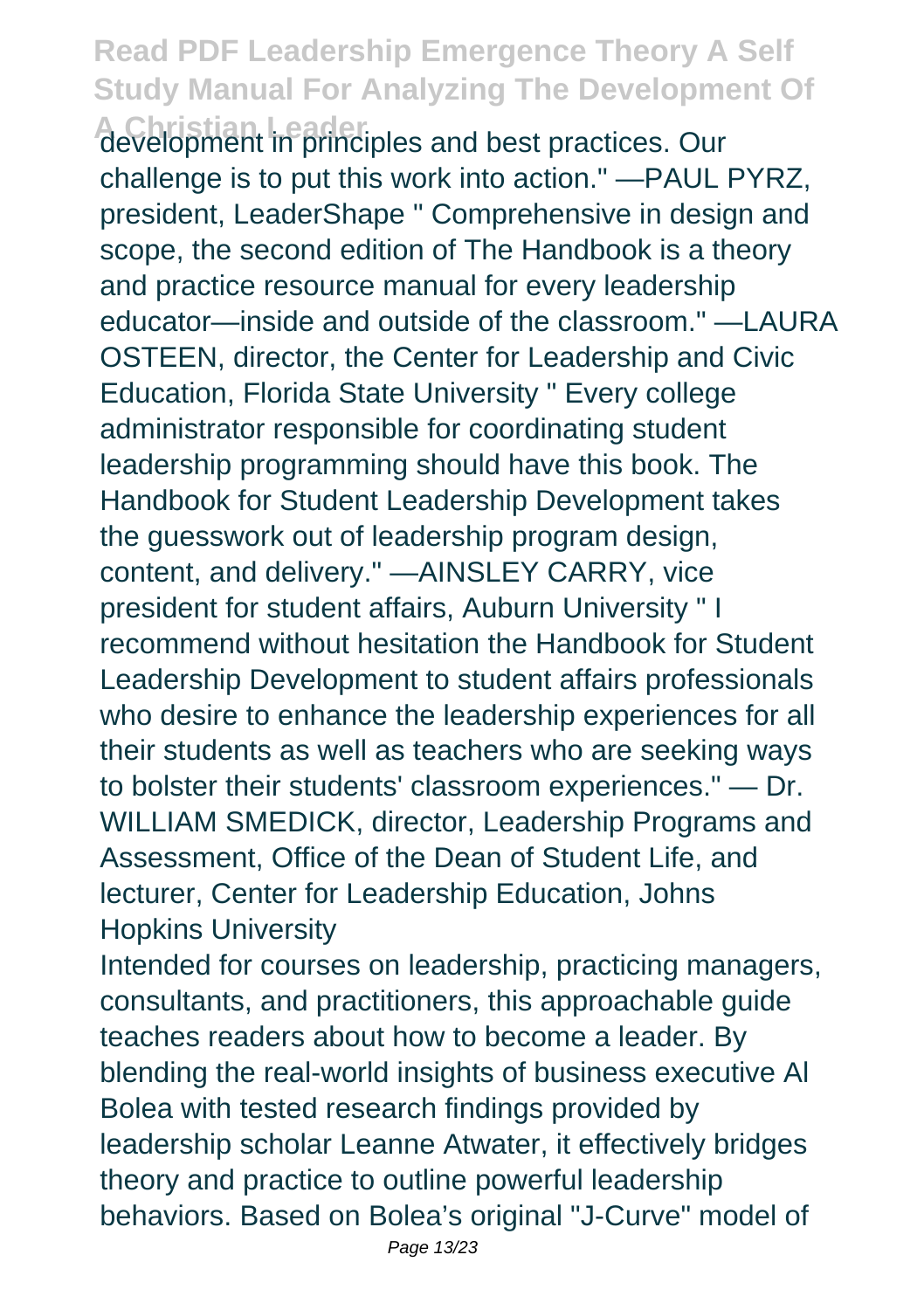**A Christian Leader** leadership, the authors identify and describe nine essential elements for leadership mastery, including skills such as setting direction, creating key proceses, and nurturing behaviors. Each chapter pairs concrete narratives with succinct research synopses to show how to expand the potential of people and organizations. A unique, experiential text, Applied Leadership Development engages students with self-reflection and self-assessment exercises, and encourages them in their own development as future leaders.

Looking to foster student leadership competency development? With this volume, you'll gain the latest research, resources, and tools to do just that. There are many factors to consider when providing educational experiences that foster student leadership competency development. But, the process of designing, facilitating, and assessing these experiences to be both effective and meaningful can be elusive and challenging. In this volume, a variety of scholars offer diverse perspectives and nuanced expertise that address the following questions: What leadership competencies are the most critical for students to develop? How can we ensure students are ready to develop leadership competencies? What instructional strategies and program design elements can we use to effectively enhance leadership competency development? How do we help students and educators track and measure leadership competency learning and growth? The Jossey-Bass quarterly report series New Directions for Student Leadership explores leadership concepts and pedagogical topics of interest to high school and college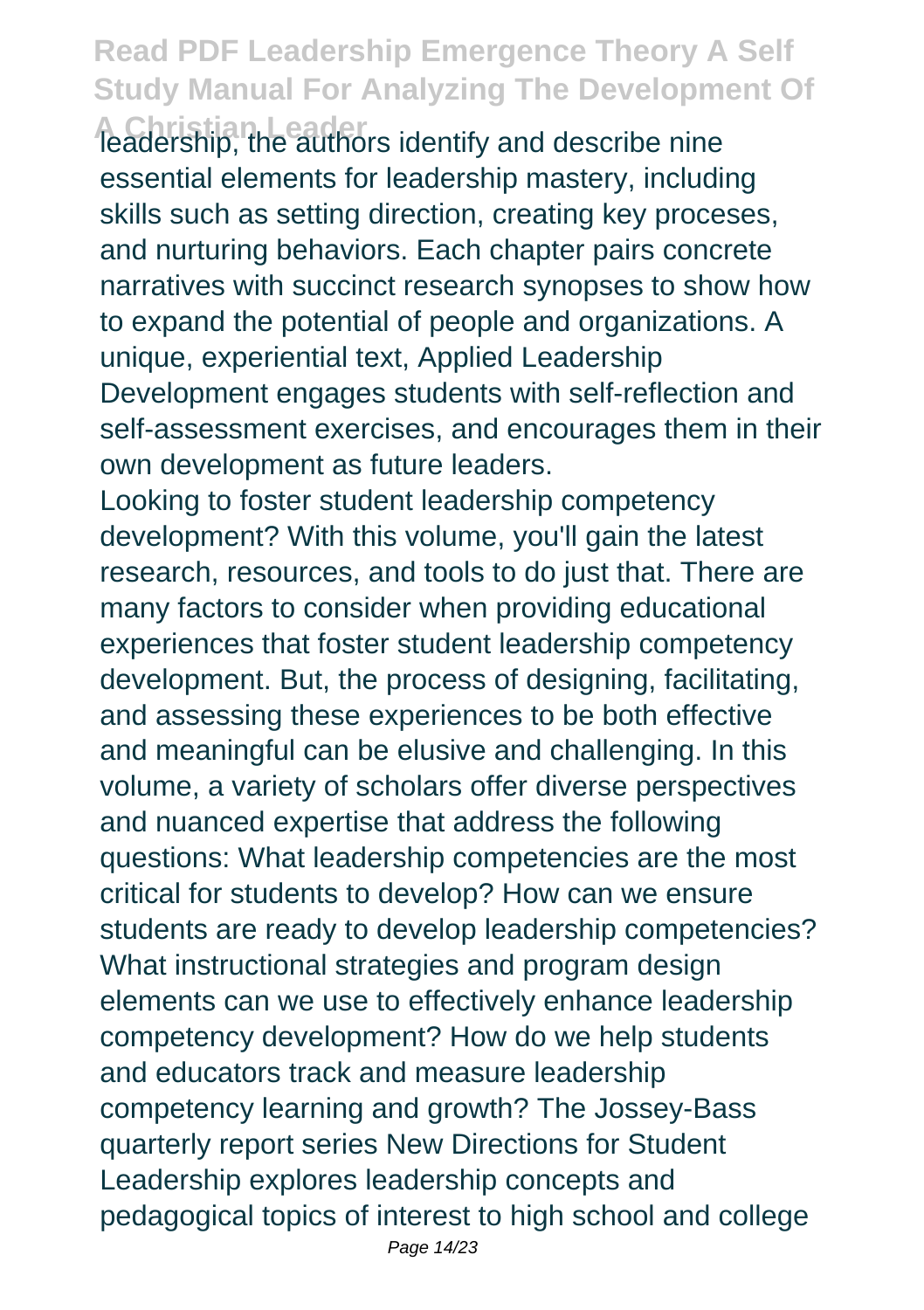**A Christian Leader** leadership educators. Issues are grounded in scholarship and feature practical applications and best practices in youth and adult leadership education. The Oxford Handbook of Leadership and Organizations brings together a collection of comprehensive, state-ofthe-science reviews and perspectives on the most pressing historical and contemporary leadership issues with a particular focus on theory and research - and looks to the future of the field.

The majority of leadership theories and studies have tended to emphasize the personal background. personality traits, perceptions, and actions of leaders. From this perspective, the followers have been viewed as recipients or moderators of the leader's influence, and as vehicles for the actualization of the leader's vision, mission or goals. One of the major challengers of this dominant view was the late James R. Meindl. As an alternative to the leader-centric perspective on leadership, Meindl offered a follower-centric approach that views both leadership and its consequences as largely constructed by followers and hence influenced by followers' cognitive processes and inter-follower social influence processes. As a tribute to Jim Meindl and his contributions to the field of leadership studies, Information Age Publishing is releasing a book on follower-centered approaches to leadership. The book covers a wide variety of perspectives that acknowledge the active roles of followers in the leadership process. These include the psychoanalytical perspective, leadership categorization theory, social identity theory, the shared leadership approach, attribution of charisma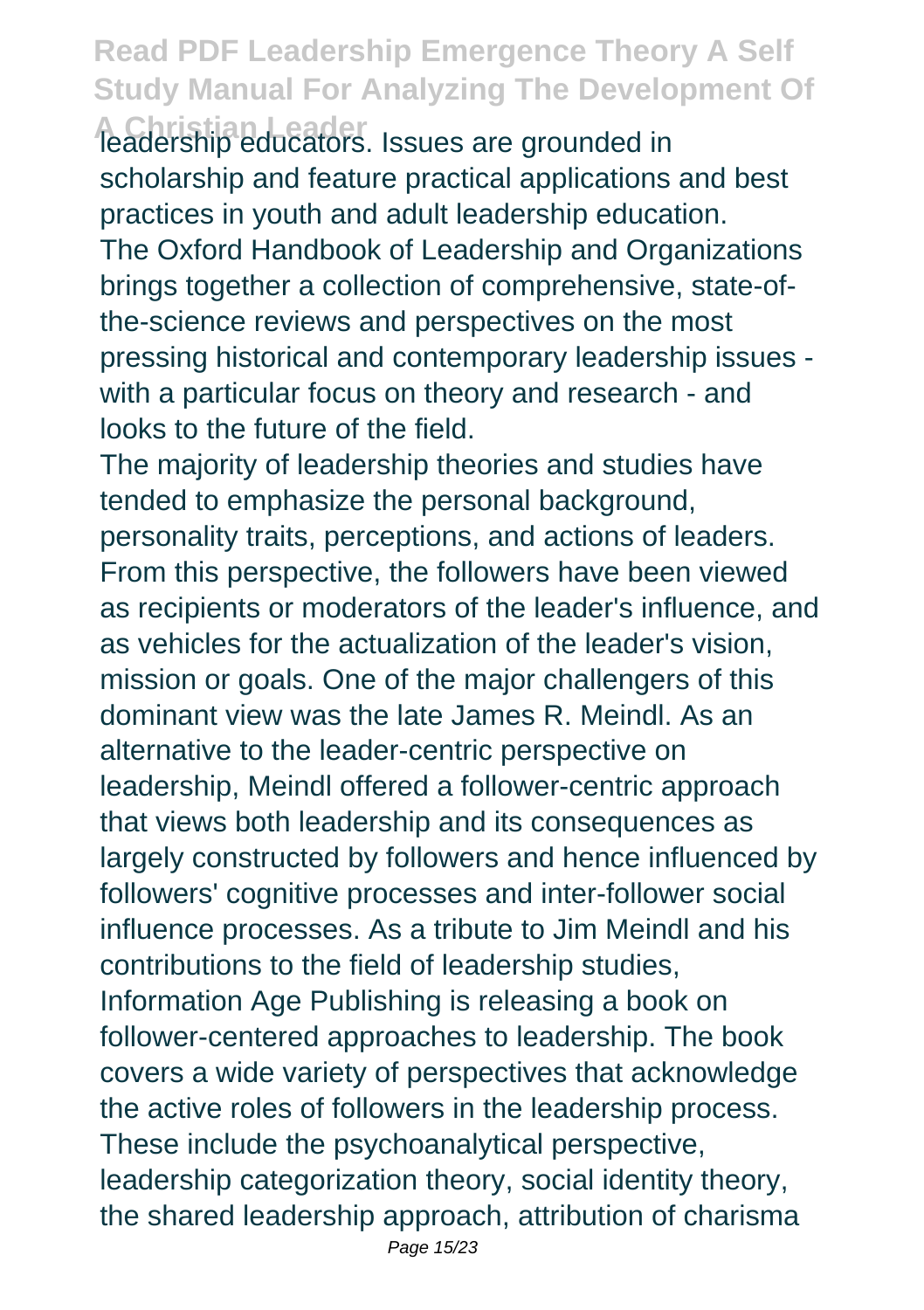**A Christian Leader** through social networks, the role of the media in constructing images of the leader, the social construction of followership, vision implementation by followers and a post modern approach to followership. It is hoped that the volume will provoke readers to reflect upon and extend Jim Meindl's seminal work on followership. ars and practitioners curious about the nature of research on leadership, both those with much research exposure and those new to the field.

Leadership competencies may be the tools of leadership, but biblically informed character is the power of leadership. The exercise of leadership involves character, competence, and congruence. Who you are as a leaderyour character and how your wiring plays a role in your practice of leadershipyour congruence, will determine the effectiveness of your leadership practices. The competencies you leverage will produce exponential results. In Leadership Beef Jerky, author Dr. Gregory W. Bourgond presents principles and practices that help organize how you think about leadership and what will and should inform your understanding and practice. He introduces you to a calibration of the soul, guarding your heart because it will bring forth, good or bad, what is stored within. Based on his personal experiences, Bourgond offers processes, procedures, methodologies, tactics, and strategies to help you become a more effective leader regardless of the number of people you lead. He demonstrates when the head and the heart alignthe beingness of your leadershipthen the hand produces God-honoring results. Leadership Beef Jerky discusses the idea that effective godly leadership is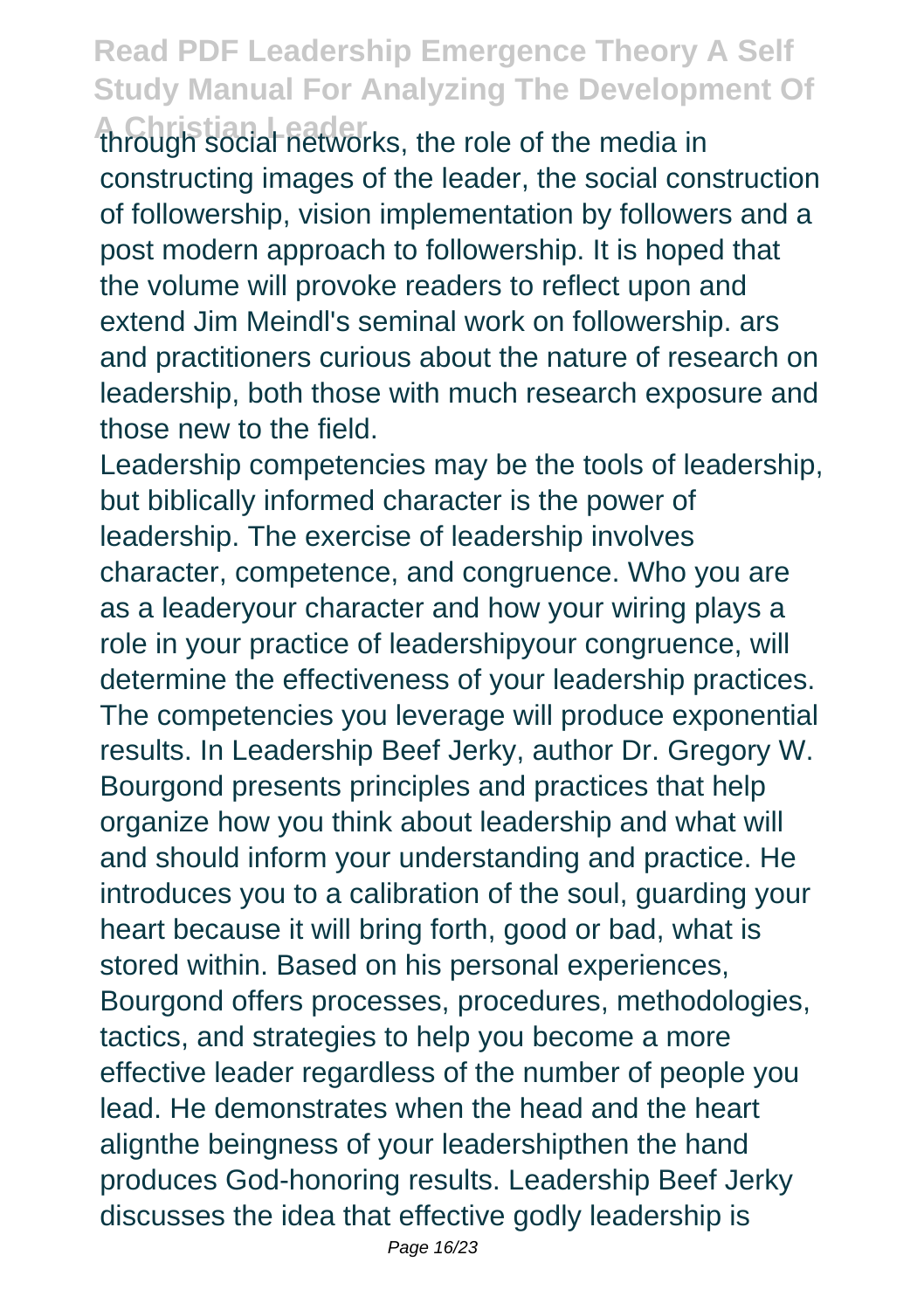A Christian Leader<br>developed during a lifetime, is exercised through your God-given passion and giftedness, finds its source and authority in God, is built on biblical principles and values, and is practiced in culturally sensitive ways. The principles and practices described in this guide help you become a leader after Gods heart.

Despite the importance of group communication processes, they remain elusive and difficult to understand, and the type of theory necessary to make sense of these processes differs from those commonly found in the social sciences. This collection of essays advances a unique perspective on group decisionmaking which is complementary to approaches taken in management, psychology and sociology. As the new edition of this book demonstrates, a number of strong theoretical frameworks have developed over the past 15 years together with considerable empirical evidence. The essays are distinctive both in their explicit focus on communication processes and in their location in a unique intellectual tradition. As such the book serves Leadership for Lawyers is the first coursebook targeted for leadership courses in law schools. Now in its third edition, this text combines excerpts from leading books and articles, accessible background material, real-world problems and case histories, class exercises, and references to news and entertainment media in areas of core leadership competencies. Author Deborah L. Rhode has edited four well-respected books on leadership, developed one of the first law school courses on leadership, and written widely on the subject in law reviews and mainstream media publications. New to the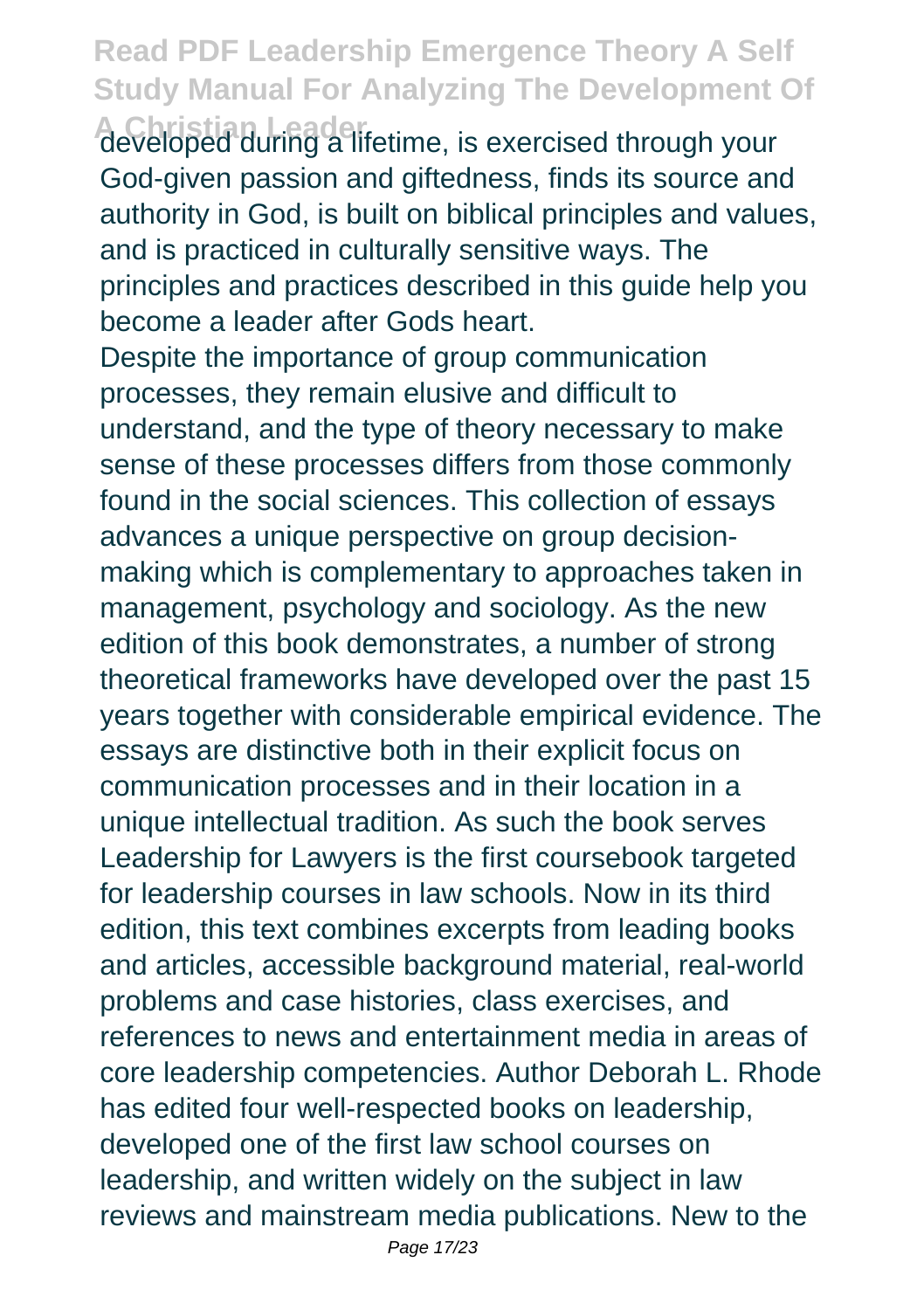**A Christian Leader** Third Edition: Increased coverage of diversity and inclusion New discussion of stress, wellness, and time management Coverage of recent ethical scandals and dilemmas Updated problems, exercises, and media clips Professors and students will benefit from: Excerpts from foundational texts, engaging overviews of core concepts, discussion questions, class problems, and exercises that address real-world issues. Links to short segments from movies, documentaries, and news broadcasts for each major topic. Materials on moral leadership and scandals that make for highly engaging discussion on "how the good go bad." Coverage including key theoretical and empirical issues concerning the nature and qualities of leadership, the role of ethics, gender, racial, ethnic, and other forms of diversity, pro bono and public interest work, and core competencies such as decision making, influence, communication, conflict resolution, innovation, crisis management, stress and time management, and social and organizational change.

This survey studies the five major leadership eras from 1841 to the present. Features the five eras, leading theorists and works of each era, the basic leadership paradigms used to shape leadership during the phases, and leadership lessons seen in this historical survey. A discourse on women's leadership within science education has, until now, been largely invisible in book form. This, therefore, is the first book to address women's leadership within science education. The book embraces relational ways of knowing as a foundation for leadership and takes courageous steps by exposing our innermost tensions, dilemmas, and feelings about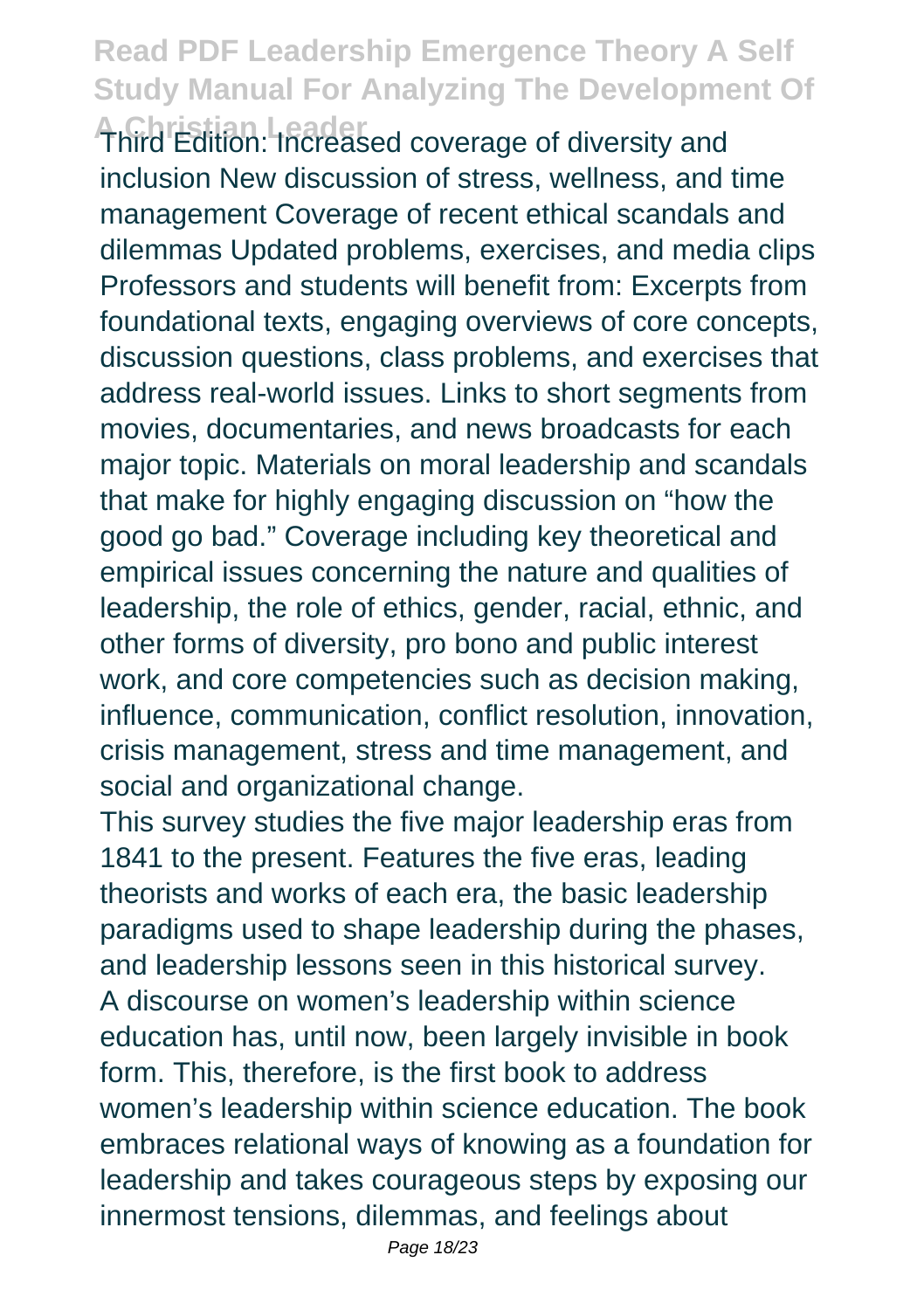**A Christian Leader** leadership, making them available to others. The power/promise of feminine approaches to transform traditional leadership cultures is also addressed. The authors believe that anyone can lead, regardless of position, title, years of experience or age. They also believe that each of us has a responsibility to provide some leadership and direction for the shared endeavours of which we are part. The purpose of the book is to inspire and guide educators and academics in K-16 science education, as well as individuals in other professions, as their leadership skills develop. The leadership activities provided offer guidance and/or concrete ways to delve into issues of leadership. This self-study manual gives the most complete treatment of giftedness on the market, viewing giftedness from the standpoint of a leader responsible for developing self and others.

360' Global Kingdom Leadership is a must read for every emerging entrepreneur, innovator, creative thinker and corporate culture shifter. This book is a training manual for global kingdom leaders who are in need of a diversity of skills in order to be effective on multiple plains of career and life. This book is divided into two parts: 1) global kingdom leadership principles are gleaned from ancient texts (using Dr. Vernon K. Robbins socio-rhetorical criticism as a tool to explore the texture of texts), 2) from marketplace themes and topics. Each section in this book is filled with key global strategies, concepts and practical application principles that are meant to shape, empower and catapult leaders from where they are to where they want to be. Finally, 360'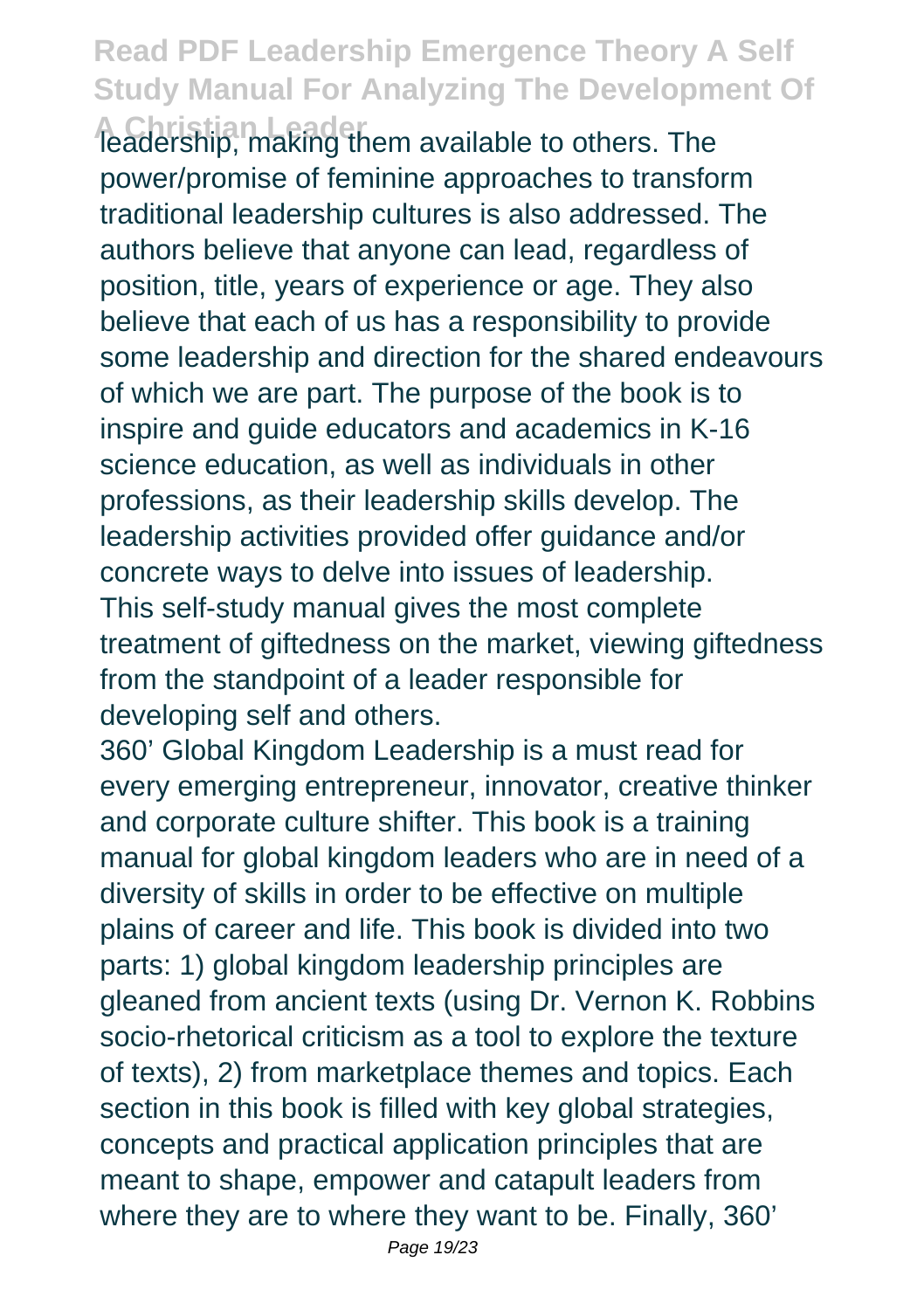**A Christian Leader** Global Kingdom Leadership is a fresh look at leadership and is a reference guide of enduring principles that will last from generation to generation.

This volume examines what positive psychology offers to our understanding of key issues in working life today. The chapters focus on such topics as strengths, leadership, human resource management, employee engagement, communications, well-being, and work-life balance.

First Published in 2011. Routledge is an imprint of Taylor & Francis, an informa company.

Voted "Best Outreach Leadership Training Finalist" in the Third Annual Year's Best Outreach Resources for 2005 Our culture is constantly changing, often faster than we can adapt to it. Christian leaders struggle not only to acquire new skills and insights but also to unlearn what they already know. As both the church and the world change, so too must Christian leaders and their very notions of leadership. Veteran church growth expert Eddie Gibbs maps out how Christian leadership must change in light of new global realities. Styles of leadership are changing, from hierarchies to networks and from compartmentalization to connectivity. Gibbs assesses the dynamics of leadership teams, identifies healthy leadership traits, and looks to how new leaders are identified and developed. This incisive analysis is a comprehensive resource for current and emerging leaders serving in churches, parachurch organizations and beyond.

On an everyday basis, we communicate with one another using various technological media, such as text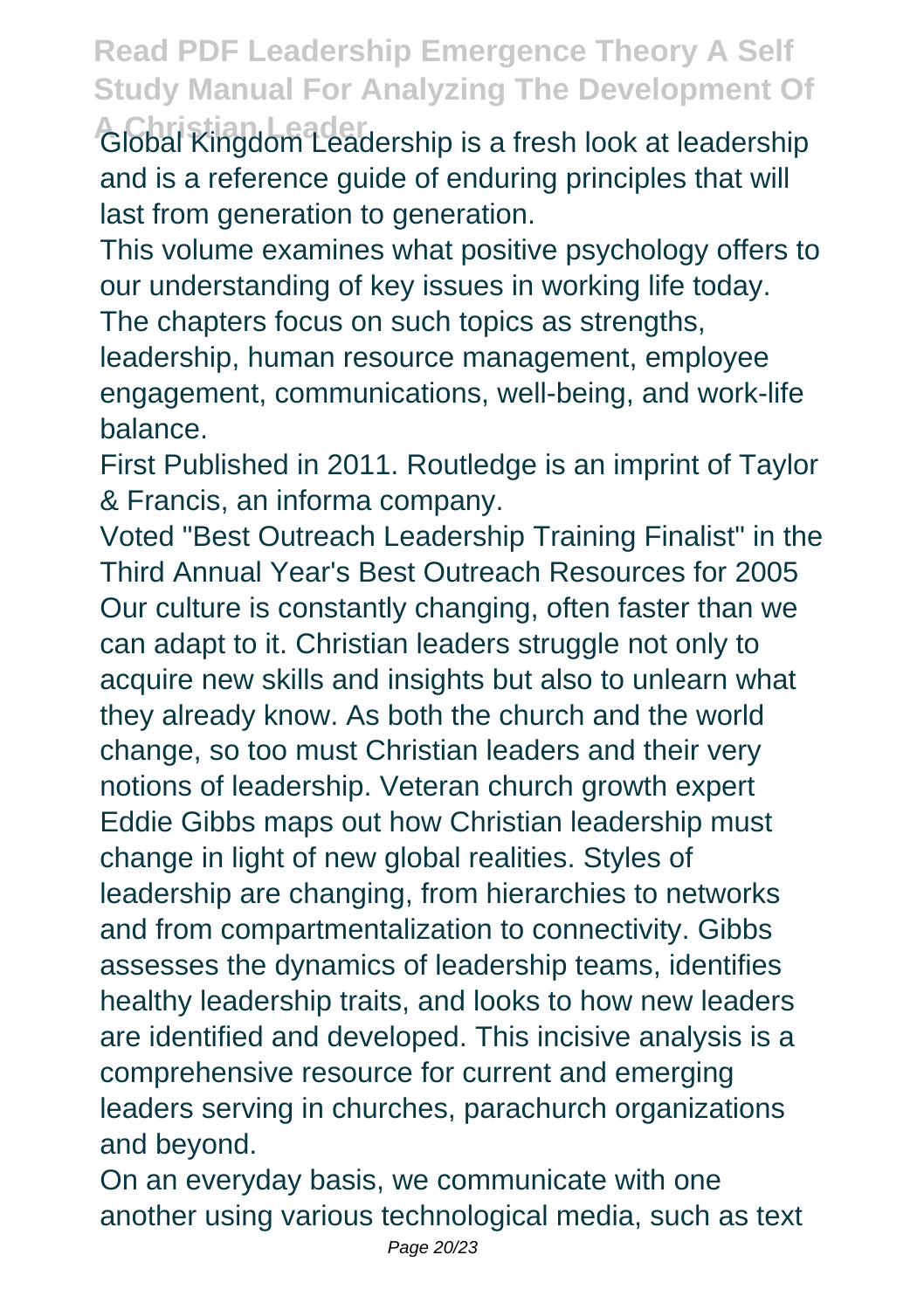**A Christian Leader** messaging, social networking tools, and electronic mail, in work, educational, and personal settings. As a consequence of the increasing frequency of use and importance of computer-supported interaction, social scientists in particular have heeded the call to understand the social processes involved in such interactions. In this volume, the editors explore how aspects of a situation interact with characteristics of a person to help explain our technologically supported social interactions. The person-by-situation interaction perspective recognizes the powerful role of the situation and social forces on behavior, thought, and emotion, but also acknowledges the importance of person variables in explaining social interaction, including power and gender, social influence, truth and deception, ostracism, and leadership. This important study is of great relevance to modern readers, who are more and more frequently using technology to communicate with one another.

Kent Wilson presents a comprehensive model for steward leadership, where leaders act as stewards or trustees rather than owners, managing resources on behalf of others for the good of others. Designed by a nonprofit leader for nonprofit leaders, this fresh approach to leadership gives you a new focus to lead your organization with excellence.

After examining the lives of hundreds of historical, biblical, and contemporary leaders, Dr. J. Robert Clinton gained perspective on how leaders develop over a lifetime. By studying the six distinct stages he identifies, you will learn to: Recognize and respond to God's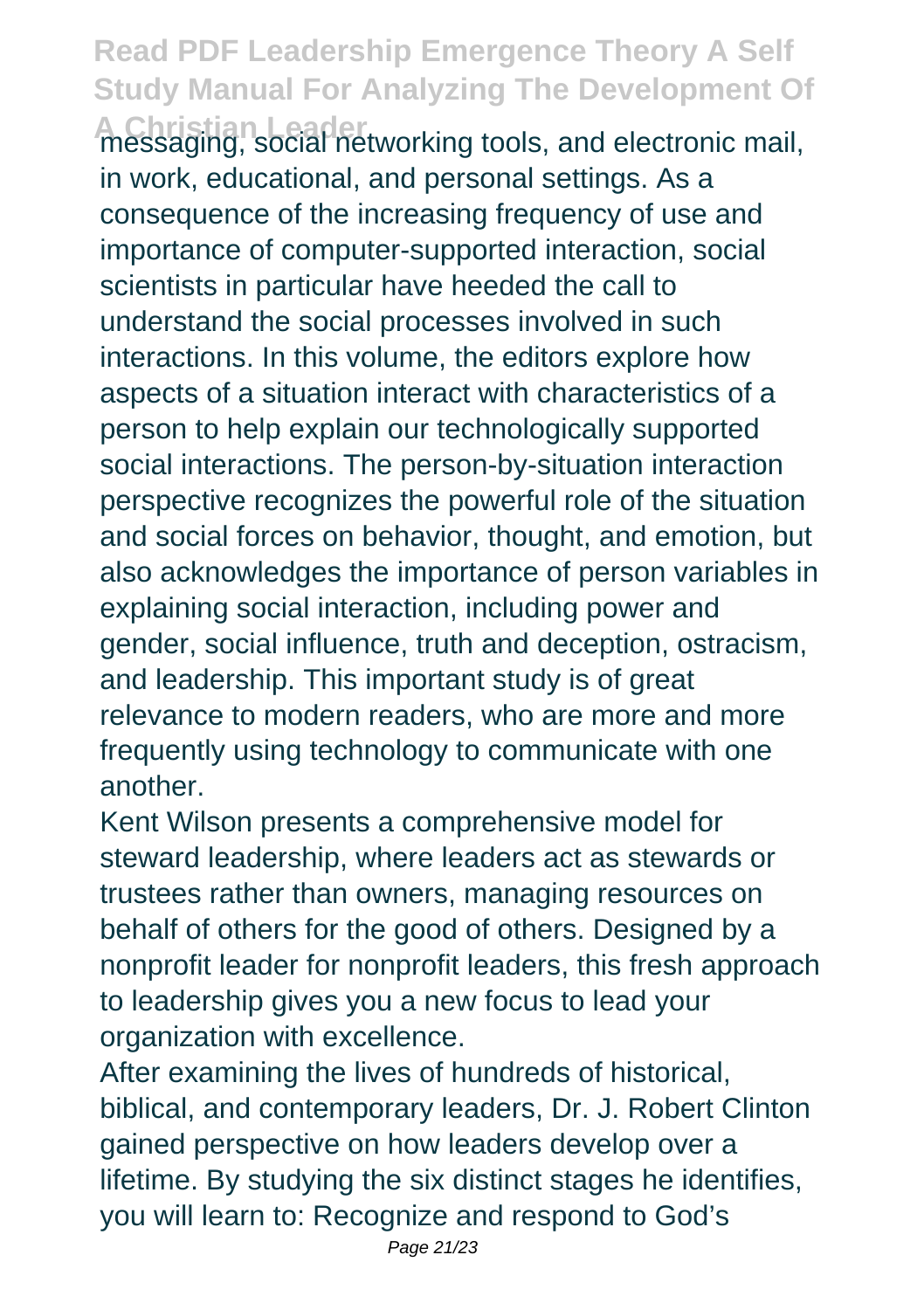**A Christian Leader** providential shaping in your life Determine where you are in the leadership development process Identify others with leadership characteristics Direct the development of future leaders This revised and updated edition includes several new appendixes and expanded endnotes, as well as an application section at the end of each chapter. Conversational and accessible, this Second Edition of Bruce J. Avolio's groundbreaking book uses the full range leadership development model as an organizing framework and shows how it can be directly applied to improving leadership at the individual, team, and organizational levels. Filled with examples that show how the full range model comes to life in today's global world, Full Range Leadership Development, Second Edition, demonstrates how people, timing, resources, the context of interaction, and expected results in performance and motivation all contribute to effective leadership. Over the last decade, the full range model has become the most researched model in the leadership literature—and the most validated—and has been proven to be an accurate guide for developing exemplary leadership in diverse cultures, organizations, and leadership positions. The new edition shows how the process of leadership development is linked to validation and how the process of validation informs accelerated leadership development.

This reference work tells the unique history of Christian education and shows how Christian educators pioneered such institutions and reforms as universal literacy, home schooling, Sunday schools, women's education, graded schools, compulsory education of the deaf and blind, and